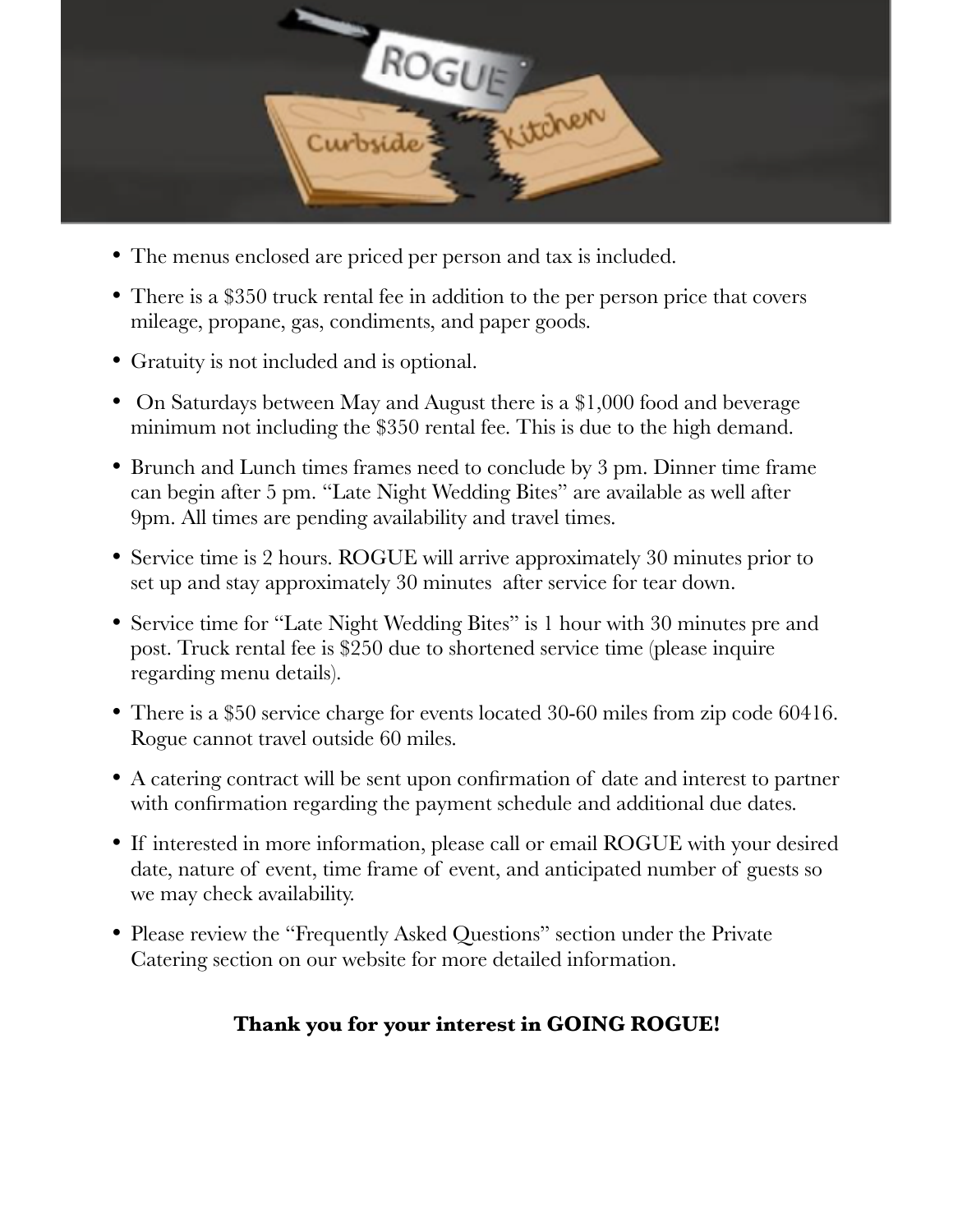

# **\$10 per person**

## **The Berkshire**

Braised pork, red cabbage slaw, pickled jalapeños, honey sriracha sauce

#### **Milkman Burger**

1/3 lb dry-aged beef, Wisconsin cheddar, garlic aioli, roasted tomato compote, and pickles, served on a brioche bun

#### **Honey Bee**

Breaded chicken breast, honey-nut dijon cream sauce, shredded red cabbage, pickled red onions, served on a brioche bun

## **Sweet Potato Hash**

Roasted sweet potatoes, quinoa, red cabbage slaw, pickled red onion, fried egg, cilantro, sriracha honey sauce

All sandwiches served with a side of seasoned fries. Price includes can of soda or bottled water.

*Beef, pork, chicken, and eggs locally sourced from Hufendick Farms in Marseilles, IL.*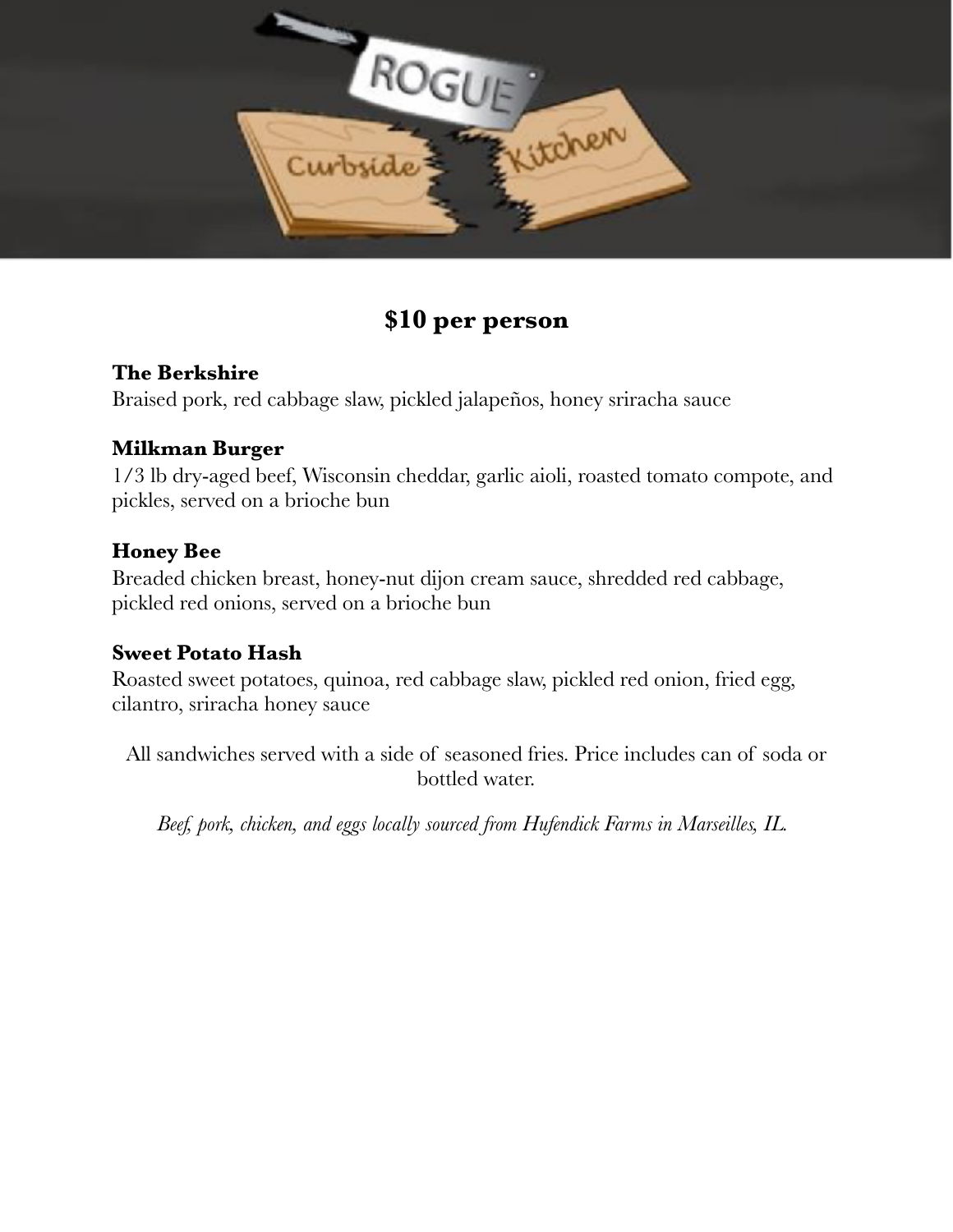

# **\$12 per person Choice of 4 items:**

## **Gone Rogue**

Local braised beef, pickled red onions, Boursin cheese, fresh cilantro, served on a brioche bun

#### **The Berkshire**

Braised pork, red cabbage slaw, pickled jalapeños, honey sriracha sauce served on a brioche bun

#### **Milkman Burger**

1/3 lb dry-aged beef, Wisconsin cheddar, roasted tomato compote, garlic aioli, and pickles, served on a brioche bun

## **Honey Bee**

Breaded chicken breast, honey-nut dijon cream sauce, shredded red cabbage, pickled red onions, served on a brioche bun

#### **Sweet Potato Hash**

Roasted sweet potatoes, quinoa, red cabbage slaw, pickled red onion, fried egg, cilantro, sriracha honey sauce

All sandwiches served with a side of seasoned fries. Price includes can of soda or bottled water.

*Beef, pork, chicken, and eggs locally sourced from Hufendick Farms in Marseilles, IL.*